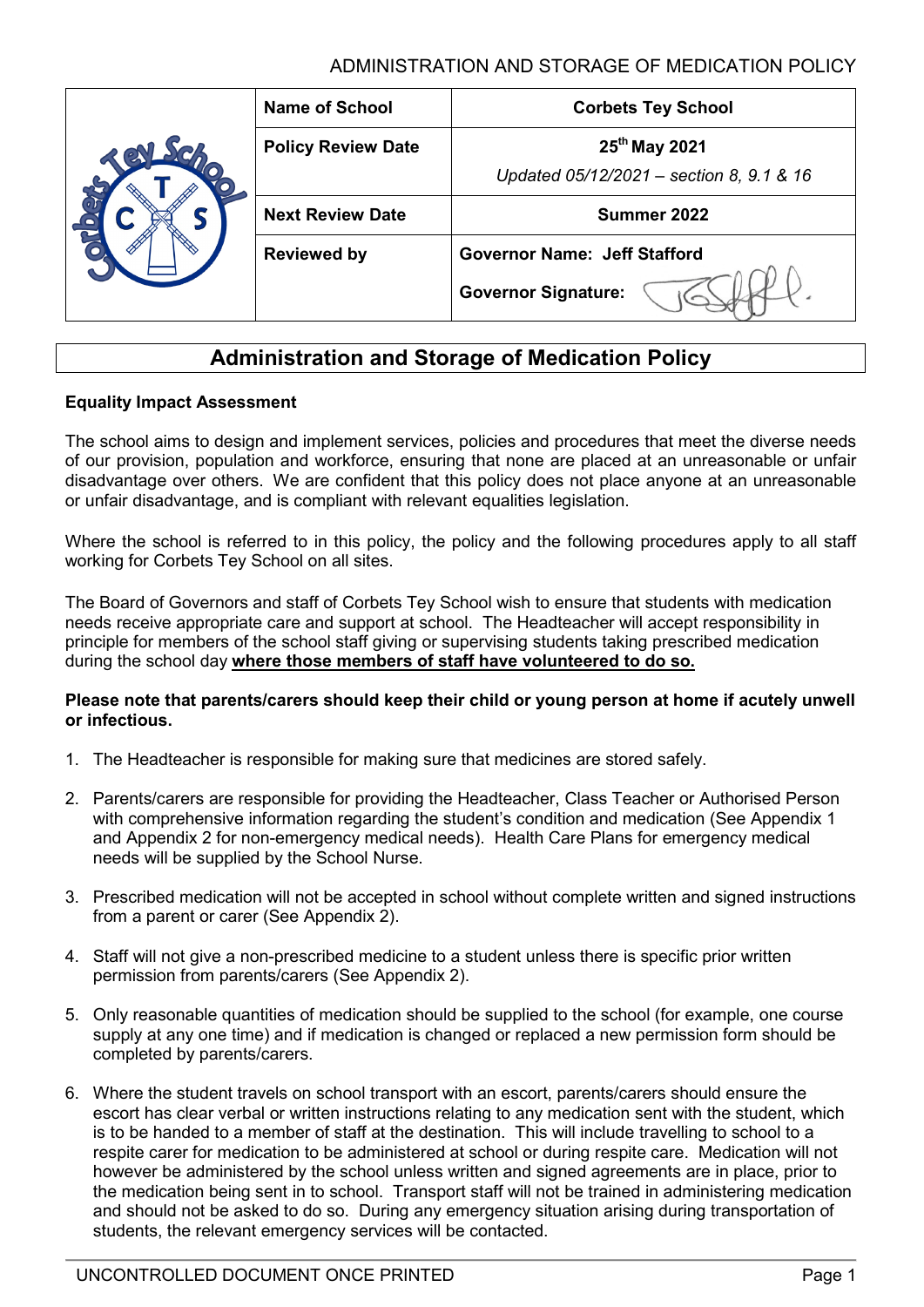- 7. No medication should be sent in to school in students' bags. If students are travelling into school via community transport services the medication and relevant information/consent forms should be handed to the bus/taxi escort to deliver to the school office. The school office will then ensure that class staff receives the medication safely once it is received in school.
- 8. Each item of medication must be delivered to the Class Teacher or Authorised Person, in normal circumstances, in a secure and labelled container as originally dispensed. Each item of medication must be clearly labelled with the following information:
	- Student's Name
	- Name of medication
	- Dosage
	- Frequency of administration
	- Date of dispensing
	- Storage requirements (if important)
	- Expiry date.

### **Items of medication without the correct dispensing label attached will not be accepted.**

#### 9. Storing Medication

- 9.1. Medication will be kept in a secure place, out of the reach of students. Unless otherwise indicated all medication to be administered in school will be kept in a locked medicine cabinet. Every class in the school and the school office has a lockable secure cabinet dedicated for the storage of medication.
- 9.1. Large volumes of medicines should not be stored. Staff should only store, supervise and administer medicine that has been prescribed for an individual student. Medicines should be stored strictly in accordance with product instructions (paying particular note to temperature) and in the original container in which dispensed.
- 9.1. Staff should ensure that the supplied container is clearly labelled with the name of the student, the name and dose of the medicine and the frequency of administration. It is therefore necessary that medicines are received and stored in the original container as dispensed by a pharmacist in accordance with the prescriber's instructions.
- 9.1. Where a student needs two or more prescribed medicines, each should be in a separate container. Non-healthcare staff should never transfer medicines from their original containers.
- 9.1. Class staff should know where student's medication is stored and the location of the key. Where appropriate students will also be aware of where their medication and key is stored. Students will not have access to the key for the lockable medication cabinets. **All classes will keep a list of all students who may need medication displayed on the red safeguarding display board in their class.**
- 9.1. All emergency medicines, such as asthma inhalers and adrenaline pens, should be readily available to students and should not be locked away. For some students, it may be appropriate to carry their own inhalers.
- 9.1. Other non-emergency medicines should generally be kept in a secure place not accessible to students (see section 11).
- 9.1. Some medication needs to be refrigerated. They can be kept in a refrigerator containing food but should be in an airtight container and clearly labelled. There should be restricted access to a refrigerator holding medicines.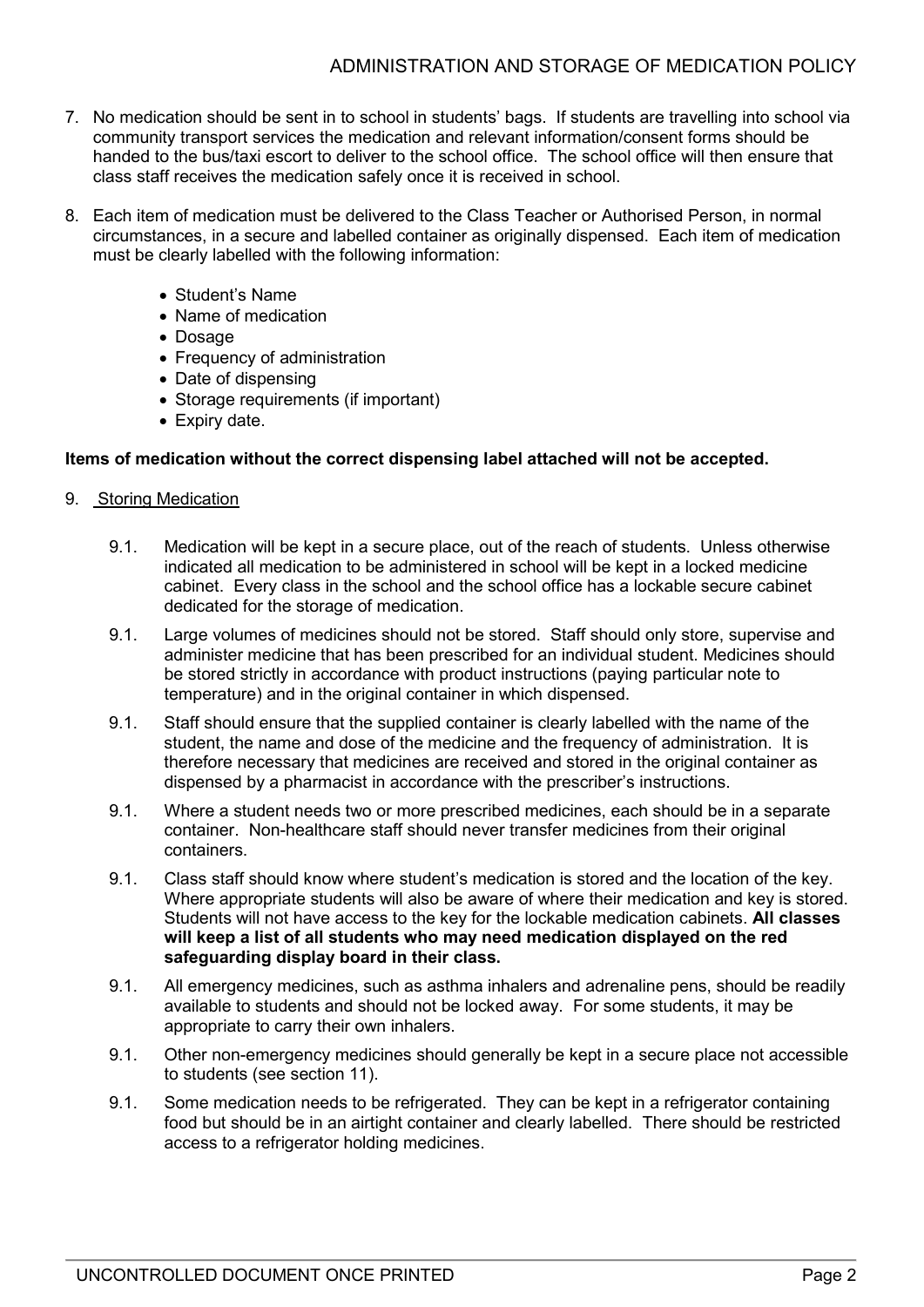#### 9 Emergency Medication

- 9.1 During the school day (including after school clubs) all emergency medication should either remain with the specific student (i.e.: carried by/with 1:1 Teaching Assistant (TA) in a green first aid bum bag with the student's name written on) or can be kept in the student's classroom (as instructed on each student's care plan) in a locked wall mounted first aid box so that it can be accessed quickly by any staff.
- 9.2 The location of the stored emergency medication should be permanently displayed with a notice on the red safeguarding noticeboard (Appendix 5)
- 9.3 Each class should display an Emergency Medication Log (Appendix 4) to identify which staff member is responsible for the medication when it is taken from the first aid box and when it is returned.
- 9.4 This should only be a member of staff who is trained in administering the medication and it is the teachers or class lead's responsibility to identify this person on the form. When it is identified on the care plan that emergency medication should be carried everywhere with a student, the responsible person should initial the form to indicate that they have taken the emergency medication out of the first aid box in the morning and initial when it is returned at the end of the day.
- 9.5 When students attend after school clubs, medication should be handed over to a member of staff who is trained in administering the emergency medication and this person should remain responsible for the medication and remain with the student until they go home at the end of the club. The emergency medication should then be taken back to the student's class and locked away in the class first aid box in the location identified on the Emergency Medication sign as above.
- 9.6 These procedures are to ensure a robust tracking and storage of this potentially life-saving medication and to avoid any misplacement or accidental removal from classes at the end of the day.
- 10 Access to Medication
	- 10.1 Students need to have immediate access to their medicines when required. Medicines should only be accessible to those for whom they are prescribed. No student will carry their own medicines on the school site.
- 11 Hygiene and Infection Control
	- 11.1 All staff should be familiar with normal precautions for avoiding infection and follow basic hygiene procedures. Staff should have access to protective disposable gloves and take care when dealing with spillages of blood or other body fluids and when disposing of dressings or equipment.
- 12 The school will keep records, which they will make available for parent/carers.

#### • **Appendix 1 – Non-Emergency Medical information/Plan**

This information is requested as part of the annual information booklet sent out to parent/carers at the start of every academic year. The information will be entered onto SIMS by the Student Records Administrator and a copy will be sent to class staff to file in each student white folder.

#### • **Appendix 2 – Parental/Carer Authority to Administer Medication**

Staff should ensure that the required authorisation from parents/carers is obtained as soon as they are notified by parents/carers that there is a need to administer any medication for their child or young person. Copies of all completed Parental/Carer Authorisation forms should be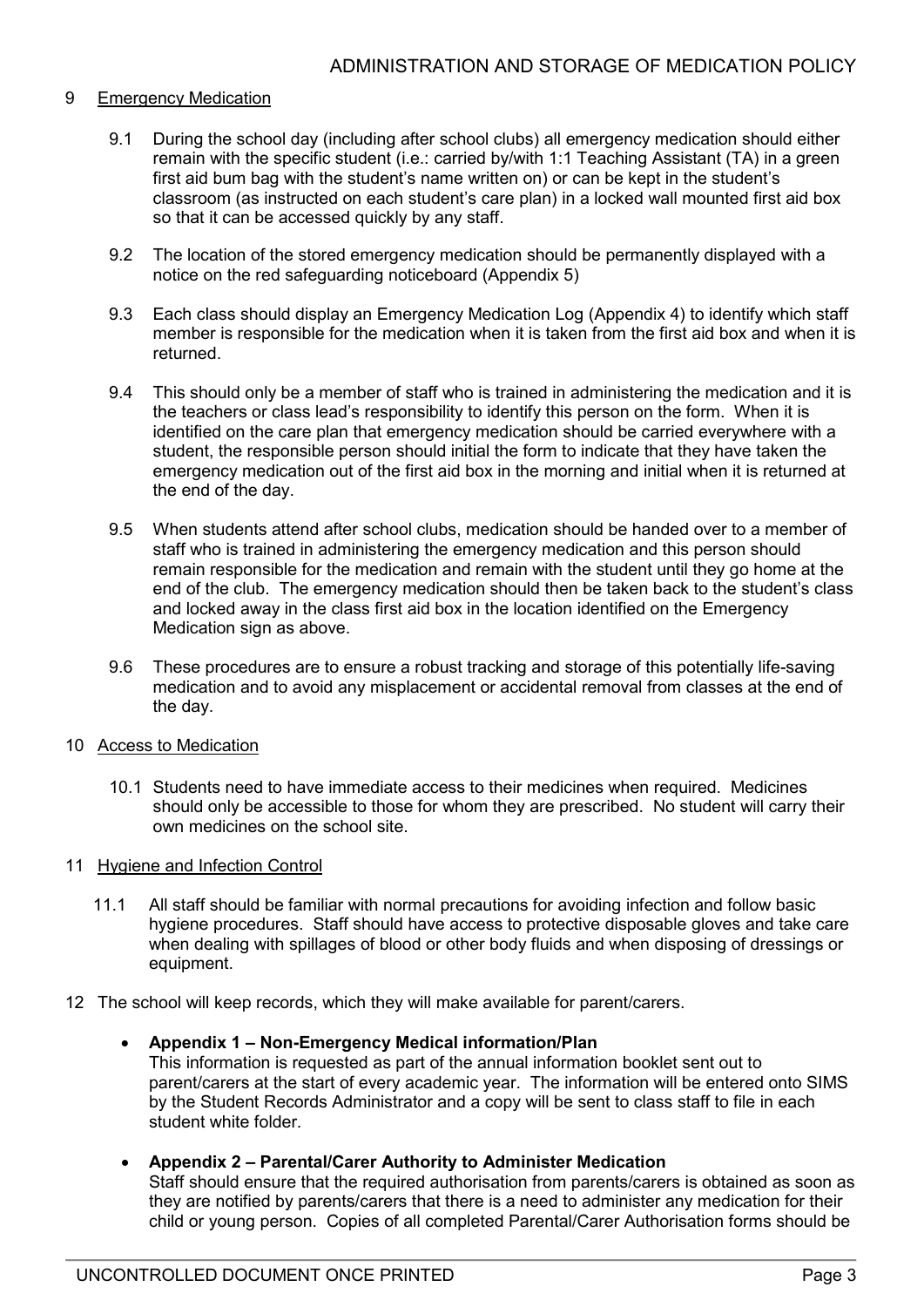kept in classrooms with a copy in a central file in the main office maintained by the Health and Safety Officer. No medication should be given to a student until the relevant consent form has been received from a parent/carer.

## • **Appendix 3 – Medicine Administration Record (MAR) chart**

A separate MAR chart should be started for each new medication sent in to school with the total number of tablets or volume of liquid held. The adult administering the medication should record every time medication is given to a student on the MAR chart and record the new total held in school and countersigned by a witness who oversees both the administration of the medication and checks the remaining number of tablets or volume of liquid held. The total calculated should be checked against the number actually held to ensure this is correct. Any discrepancies should be reported to the Headteacher immediately.

- **Appendix 4 - Emergency Medication log** See Section 9.3 of this policy
- **Appendix 5 - Emergency Medication Sign** See Section 9.2 of this policy

### All forms are available from the shared staff T drive at **T:\AAA School Documents\SCHOOLPOLICIES\OTHER POLICIES\Medication\Admin&StorageMedicationPolicy**, or on the school website **[www.corbetsteyschool.org.uk.](http://www.corbetsteyschool.org.uk/)**

- 13 Non-emergency medication should only be administered by a member of staff who is trained in administering the medication and it is the teacher or class lead's responsibility to identify this person.
- 14 If students refuse to take medicines, staff will not force them to do so, and will inform parents/carers of the refusal as a matter of urgency, on the same day. If a refusal to take medicines results in an emergency, the school's emergency procedures will be followed.
- 15 It is the responsibility of parents/carers to notify the school in writing if the student's need for medication has ceased.
- 16 It is parent/carer responsibility to renew the medication when supplies are running low and to ensure that the medication supplied is within its expiry date. Staff will inform them when medication is expiring soon in time for them to arrange for new medication to be obtained.
- 17 The school will not make changes to dosages on verbal instructions from parents/carers. Any changes need to be put in writing and agreed by the Headteacher.
- 18 School staff will not dispose of medicines. Date expired medicines or those no longer required for treatment will be returned immediately to the parent/carer for transfer to a community pharmacist for safe disposal.
- 19 Medicines will be returned to parents/carers at the end of the school academic year. If the medication has not expired it can be returned to school, to their student's new class for the new academic year but parents/carers must provide a new permission form. Therefore all medication sent into school for the new academic year will require new permission forms from parents/carers.
- 20 For each student with emergency or complex medication needs, the Teacher of Vulnerable Students and/or Family Practitioners, will ensure that a Management Plan is drawn up, in conjunction with the appropriate health professionals.
- 21 No students will be permitted to administer their own medication on school premises without staff support or knowledge.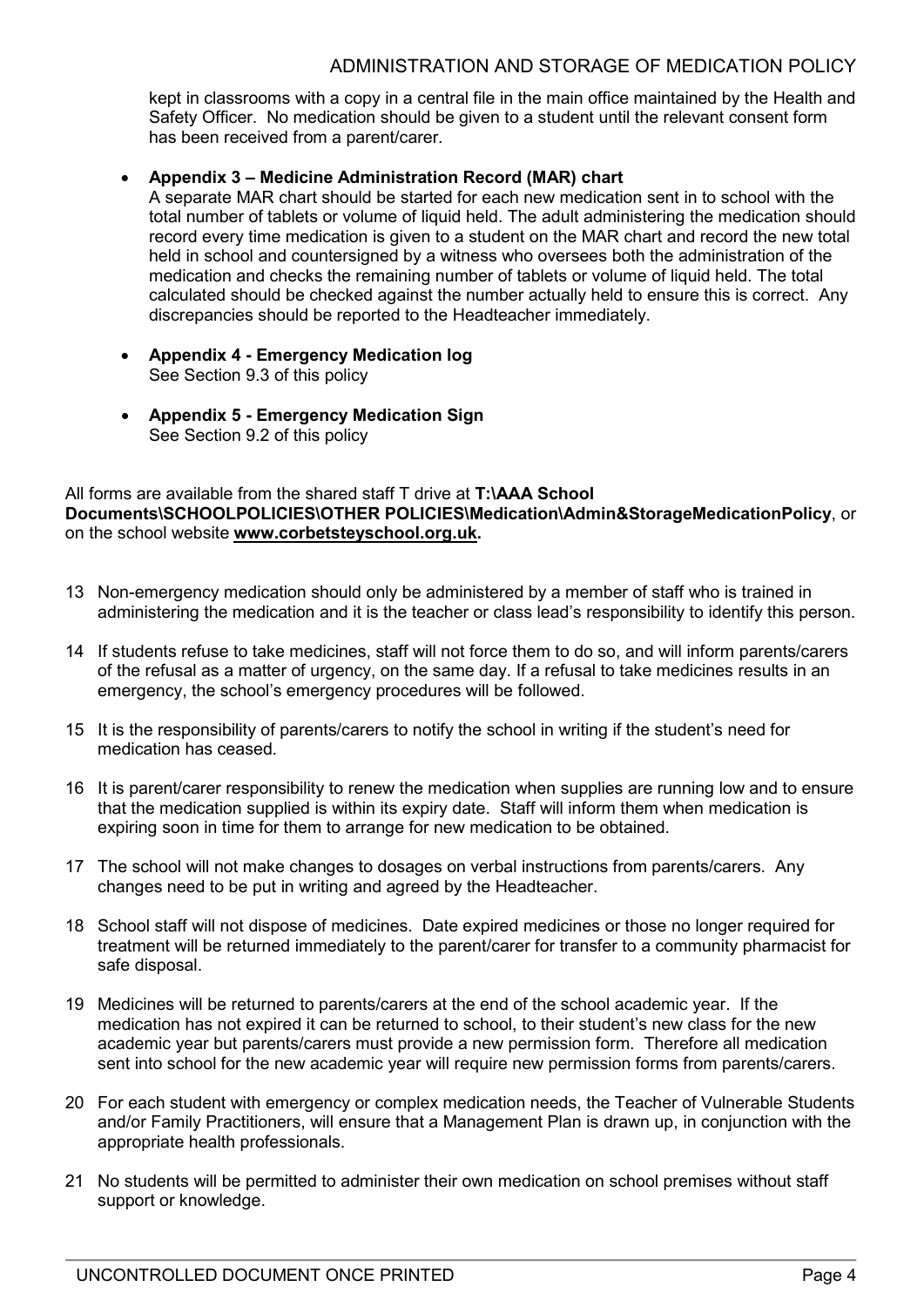- 22 Staff who volunteer to assist in the administration of emergency medication will receive appropriate training/guidance through arrangements made with the School Health Service.
- 23 The school will make every effort to continue the administration of medication to a student whilst on trips away from the school premises, even if additional arrangements might be required. However, there may be occasions when it may not be possible to include a student on a school trip if appropriate supervision cannot be guaranteed.
- 24 All staff will be made aware of the procedures to be followed in the event of an emergency.

### **Publications and Websites**

*Supporting students with medical conditions: links to other useful resources (DfE, December 2015)*

**[https://www.gov.uk/government/publications/supporting-pupils-at-school-with-medical](https://www.gov.uk/government/publications/supporting-pupils-at-school-with-medical-conditions--3/supporting-pupils-with-medical-conditions-links-to-other-useful-resources--2)[conditions--3/supporting-pupils-with-medical-conditions-links-to-other-useful-resources--2](https://www.gov.uk/government/publications/supporting-pupils-at-school-with-medical-conditions--3/supporting-pupils-with-medical-conditions-links-to-other-useful-resources--2)**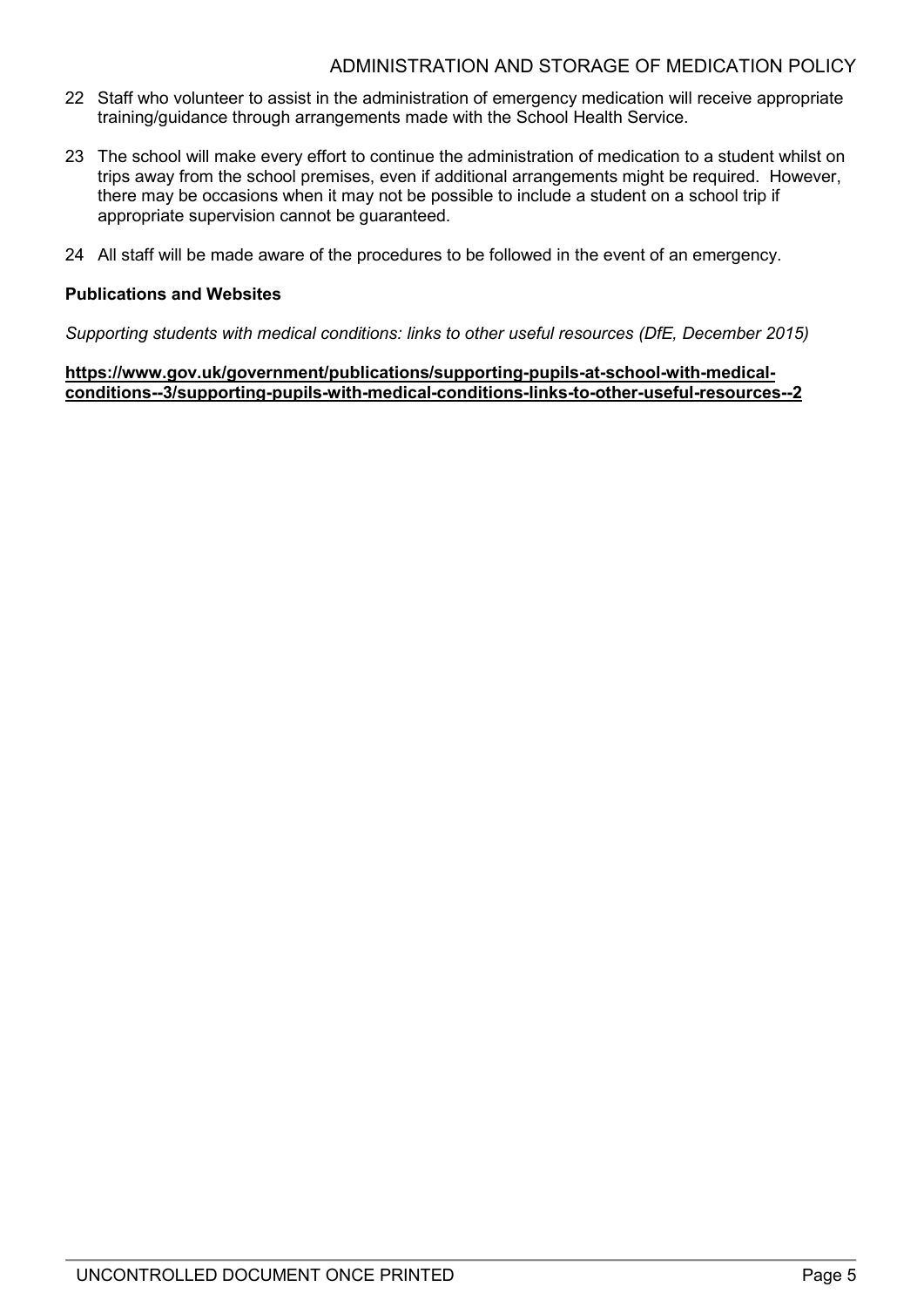#### Appendix 1

# **Non-Emergency Medical Information/Plan**

| <b>Other Therapies Received:</b><br>Occupational Therapy   Physiotherapy   Speech Therapy                   |                          |            |
|-------------------------------------------------------------------------------------------------------------|--------------------------|------------|
|                                                                                                             |                          |            |
| Signs and symptoms of this student's condition: ________________________________                            |                          |            |
| <b>Emergency Medication Needed:</b><br>Medication Needed During the School Day:                             | Yes <br>Yes <sub>1</sub> | No l<br>No |
|                                                                                                             |                          |            |
| Signs and symptoms of this student's condition: ________________________________                            |                          |            |
| <b>Emergency Medication Needed:</b><br>Medication Needed During the School Day:                             | Yes<br>Yes               | No<br>No   |
|                                                                                                             |                          |            |
| Signs and symptoms of this student's condition: <b>Constanting the symptoms of this student's condition</b> |                          |            |
| <b>Emergency Medication Needed:</b><br>Medication Needed During the School Day:                             | Yes<br>Yes               | No<br>No   |
|                                                                                                             |                          |            |

**If any medication is required to be administered during the school day by school staff, please complete a medication request form for each separate medication.** 

**A care plan will be put in place and followed where emergency medication may be required.**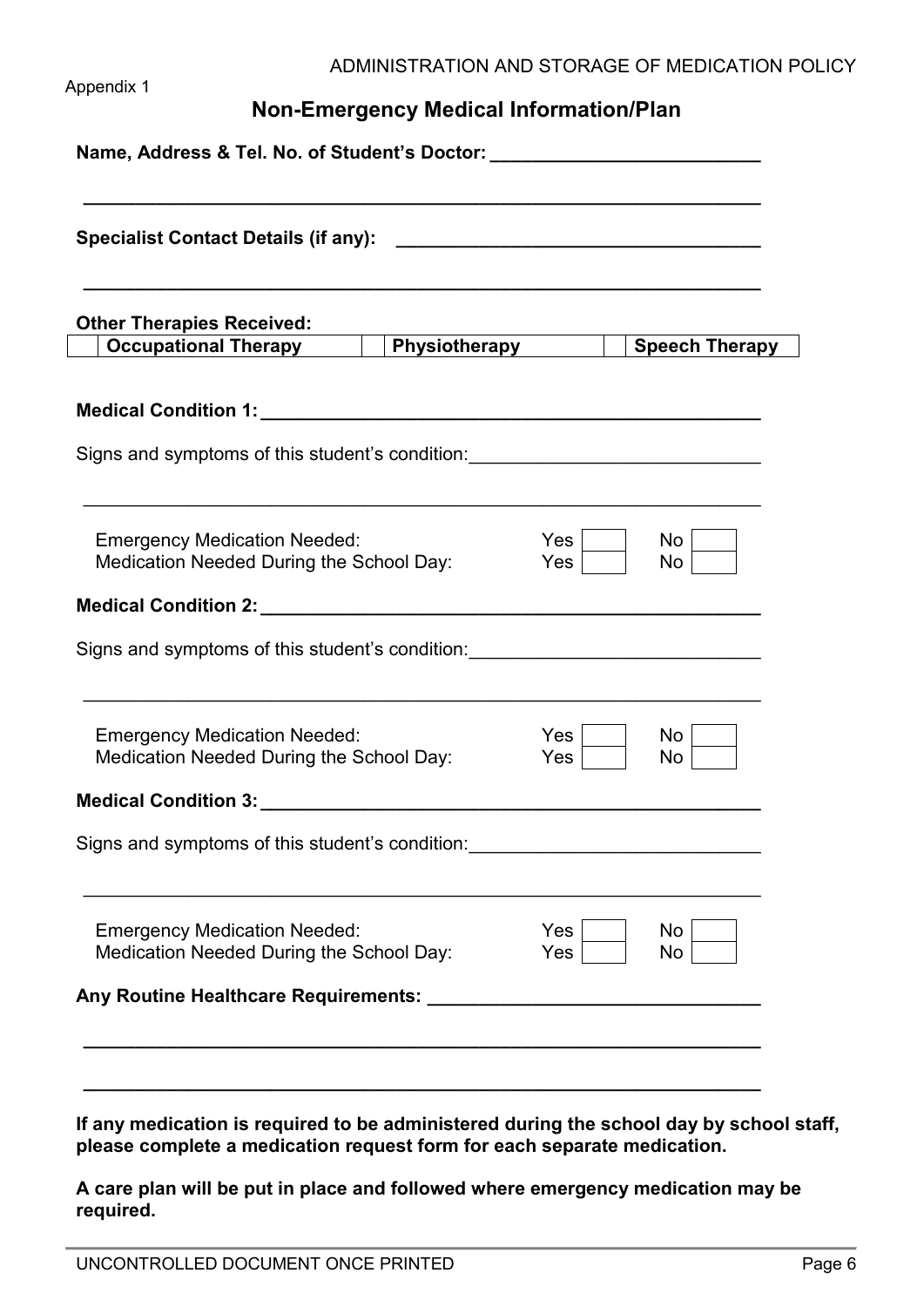# Appendix 2 **Parental/Carer agreement for school/setting to administer medicine**

The school/setting will not give your child or young person medicine unless you complete and sign this form, and the school or setting has a policy that the staff can administer medicine.

| Name of school/setting                                                               |        |
|--------------------------------------------------------------------------------------|--------|
| Name of student                                                                      |        |
| Date of birth                                                                        |        |
| Group/class/form                                                                     |        |
| Medical condition or illness                                                         |        |
| <b>Medicine</b>                                                                      |        |
| Name/type of medicine<br>(as described on the container)                             |        |
| Date dispensed                                                                       |        |
| Expiry date                                                                          |        |
| Agreed review date to be initiated by                                                |        |
| Dosage and method                                                                    |        |
| Timing                                                                               |        |
| Special precautions                                                                  |        |
| Are there any side effects that the<br>school/setting needs to know about?           |        |
| Self administration                                                                  | Yes/No |
| Procedures to take in an emergency                                                   |        |
| <b>Contact Details</b>                                                               |        |
| Name                                                                                 |        |
| Daytime telephone no.                                                                |        |
| Relationship to student                                                              |        |
| <b>Address</b>                                                                       |        |
| I understand that I must deliver the<br>medicine personally to                       |        |
| I accept that this is a service that the school/setting is not obliged to undertake. |        |

I understand that I must notify the school/setting of any changes in writing.

Date \_\_\_\_\_\_\_\_\_\_\_\_\_\_\_\_\_\_\_\_\_\_\_\_\_ Signature(s) \_\_\_\_\_\_\_\_\_\_\_\_\_\_\_\_\_\_\_\_\_\_\_\_\_\_\_\_\_\_

**Please note that parents/carers should keep their child or young person at home if unwell or infectious.** Each item of medication must be delivered to the Class Teacher or Authorised Person in a secure and labelled container as originally dispensed. Each item of medication must be clearly labelled with the following information:

- Student's Name
- Name of medication
- Dosage
- Frequency of administration
- Date of dispensing
- Storage requirements (if important)
- Expiry date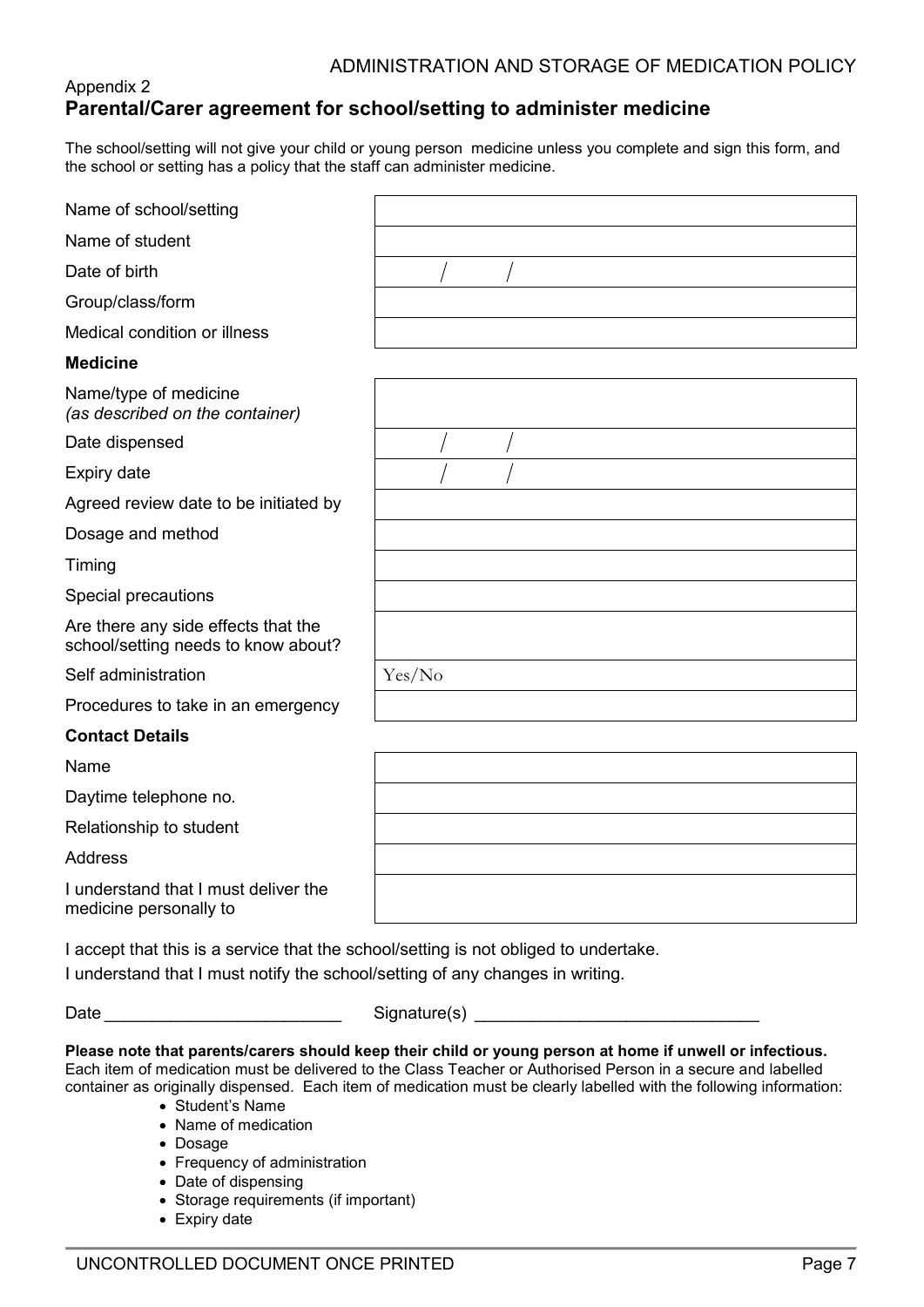### Appendix 3

# **Medicine Administration Record**

| <b>Student Name:</b> | Name of Medication and Dosage: |  |
|----------------------|--------------------------------|--|
| Date Accepted:       | <b>Expiry Date:</b>            |  |
| Label Checked by:    | <b>Witnessed by:</b>           |  |

| <b>Date</b> | Time of Day | Dose given | Any<br>Reactions | <b>Staff Signature</b> | <b>Print Name</b> | <b>Witness Signature</b> | <b>Print Name</b> | <b>Total of medication</b><br>left<br>(tablets or volume) |
|-------------|-------------|------------|------------------|------------------------|-------------------|--------------------------|-------------------|-----------------------------------------------------------|
|             |             |            |                  |                        |                   |                          |                   |                                                           |
|             |             |            |                  |                        |                   |                          |                   |                                                           |
|             |             |            |                  |                        |                   |                          |                   |                                                           |
|             |             |            |                  |                        |                   |                          |                   |                                                           |
|             |             |            |                  |                        |                   |                          |                   |                                                           |
|             |             |            |                  |                        |                   |                          |                   |                                                           |
|             |             |            |                  |                        |                   |                          |                   |                                                           |
|             |             |            |                  |                        |                   |                          |                   |                                                           |
|             |             |            |                  |                        |                   |                          |                   |                                                           |
|             |             |            |                  |                        |                   |                          |                   |                                                           |
|             |             |            |                  |                        |                   |                          |                   |                                                           |
|             |             |            |                  |                        |                   |                          |                   |                                                           |
|             |             |            |                  |                        |                   |                          |                   |                                                           |
|             |             |            |                  |                        |                   |                          |                   |                                                           |
|             |             |            |                  |                        |                   |                          |                   |                                                           |
|             |             |            |                  |                        |                   |                          |                   |                                                           |

# **USE ONE SHEET FOR EACH SEPARATE MEDICATION & FOR EACH NEW BATCH**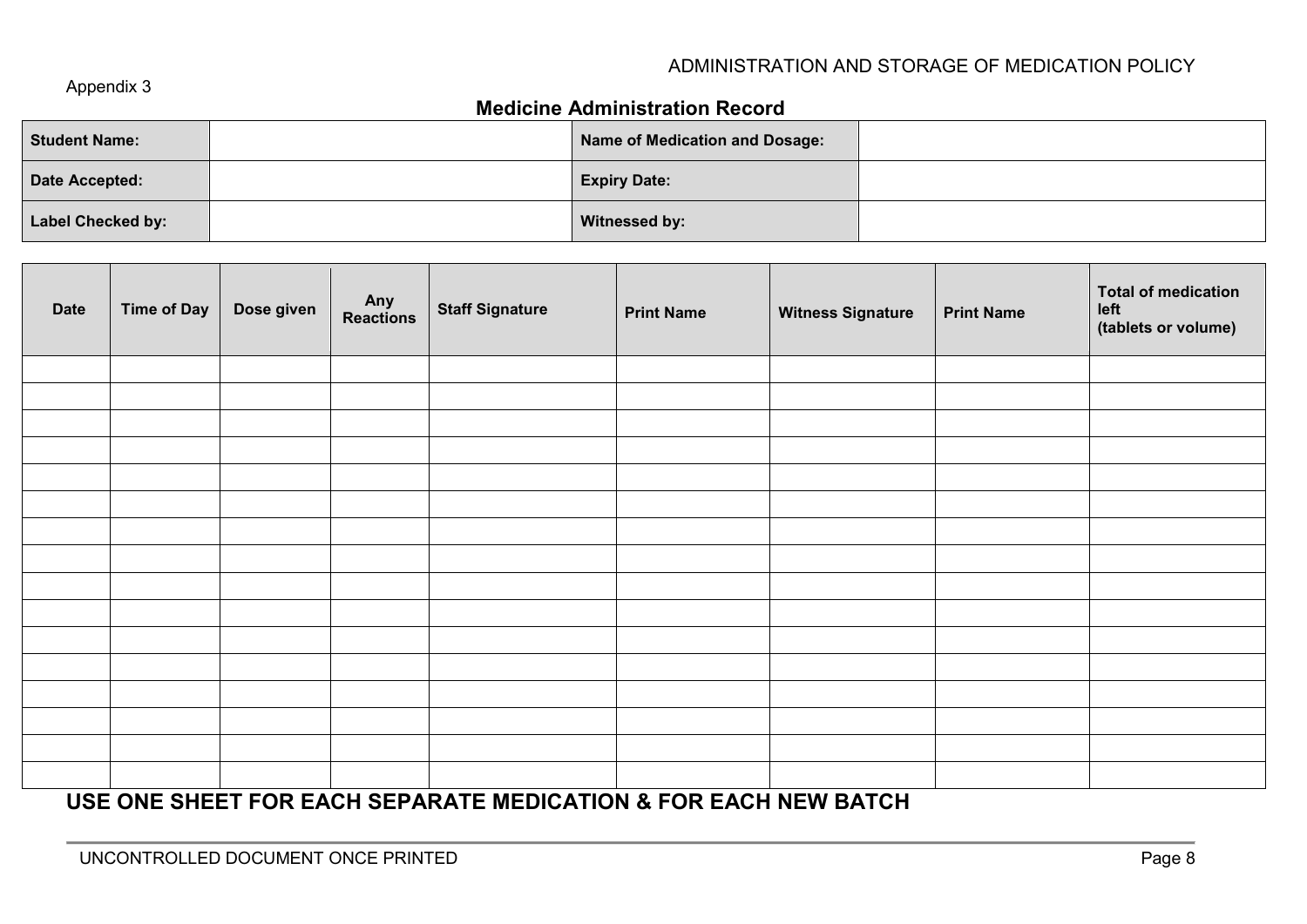# Appendix 4

# **Emergency Medication Log**

| Name of         | Name of            | Name of           |  |
|-----------------|--------------------|-------------------|--|
| <b>Student:</b> | <b>Medication.</b> | <b>Condition:</b> |  |

| <b>Date</b> | <b>Responsible Person</b> | Sign<br>Out | <b>Sign</b><br>In | <b>Sign</b><br>Out | <b>Sign</b><br>$\overline{\mathsf{In}}$ | <b>Sign</b><br>Out | <b>Sign</b><br>In | <b>Sign</b><br>Out | <b>Sign</b><br>In | Sign<br>Out | <b>Sign</b><br>In | <b>Sign</b><br>Out | <b>Sign</b><br>In | <b>Sign</b><br>Out | Sign<br>$\overline{\mathsf{In}}$ |
|-------------|---------------------------|-------------|-------------------|--------------------|-----------------------------------------|--------------------|-------------------|--------------------|-------------------|-------------|-------------------|--------------------|-------------------|--------------------|----------------------------------|
|             |                           |             |                   |                    |                                         |                    |                   |                    |                   |             |                   |                    |                   |                    |                                  |
|             |                           |             |                   |                    |                                         |                    |                   |                    |                   |             |                   |                    |                   |                    |                                  |
|             |                           |             |                   |                    |                                         |                    |                   |                    |                   |             |                   |                    |                   |                    |                                  |
|             |                           |             |                   |                    |                                         |                    |                   |                    |                   |             |                   |                    |                   |                    |                                  |
|             |                           |             |                   |                    |                                         |                    |                   |                    |                   |             |                   |                    |                   |                    |                                  |
|             |                           |             |                   |                    |                                         |                    |                   |                    |                   |             |                   |                    |                   |                    |                                  |
|             |                           |             |                   |                    |                                         |                    |                   |                    |                   |             |                   |                    |                   |                    |                                  |
|             |                           |             |                   |                    |                                         |                    |                   |                    |                   |             |                   |                    |                   |                    |                                  |
|             |                           |             |                   |                    |                                         |                    |                   |                    |                   |             |                   |                    |                   |                    |                                  |
|             |                           |             |                   |                    |                                         |                    |                   |                    |                   |             |                   |                    |                   |                    |                                  |
|             |                           |             |                   |                    |                                         |                    |                   |                    |                   |             |                   |                    |                   |                    |                                  |
|             |                           |             |                   |                    |                                         |                    |                   |                    |                   |             |                   |                    |                   |                    |                                  |
|             |                           |             |                   |                    |                                         |                    |                   |                    |                   |             |                   |                    |                   |                    |                                  |
|             |                           |             |                   |                    |                                         |                    |                   |                    |                   |             |                   |                    |                   |                    |                                  |
|             |                           |             |                   |                    |                                         |                    |                   |                    |                   |             |                   |                    |                   |                    |                                  |